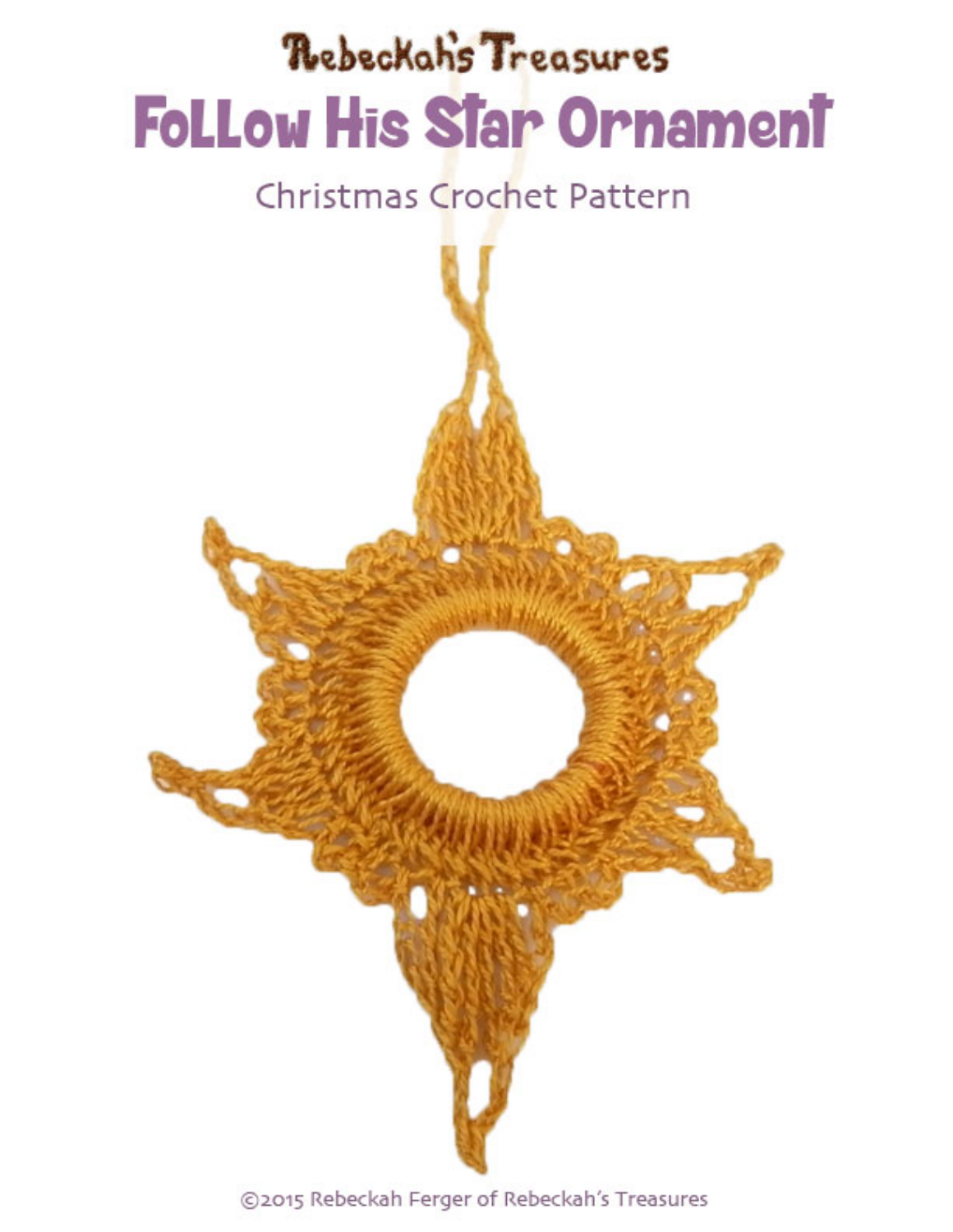**This pattern is copyrighted to Rebeckah Ferger of [www.rebeckahstreasures.com.](http://www.rebeckahstreasures.com) It is for your own personal use only. No part of this pattern may be copied or distributed in any way. If you sell what you make from this pattern, please credit "Rebeckah Ferger of Rebeckah's Treasures" as the designer, and be sure to link to the above website if you sell online. All rights reserved, 2015.**

| This free pattern includes instructions for crocheting a<br>brilliant star ornament for your Christmas tree that can<br>be whipped up in less than 30 minutes! | <b>Easy</b>                                                                                                                                                                                                                                                                             |  |
|----------------------------------------------------------------------------------------------------------------------------------------------------------------|-----------------------------------------------------------------------------------------------------------------------------------------------------------------------------------------------------------------------------------------------------------------------------------------|--|
|                                                                                                                                                                | <b>Pattern Notes:</b>                                                                                                                                                                                                                                                                   |  |
| You'll Need:<br>• crochet cotton thread size 10 (I use Circulo Clea)<br>about 50m (7.5 grams / 0.25oz) - in one colour<br>$\cdot$ 2.1mm hook                   | You should be familiar with basic and tall crochet<br>stitches (ch, sl st, sc, dc, tr, dtr, trtr), working in the<br>round, and starting your crochet piece by attaching to<br>an object. A special stitch used here is a variation of<br>the bobble (instructions are included below). |  |
| • tapestry yarn needle<br>• $1 - 1$ $\frac{1}{4}$ (3 cm) diameter plastic/metal ring (a bottle<br>cap ring also works well, or you can crochet a ring too)     | This crochet pattern uses US terms. Find a full list of<br>standard abbreviations on the last page.<br><b>TIP:</b> If your ring isn't perfectly smooth, just use some<br>tape or a hot glue gun to smooth out the ridges.                                                               |  |
| <b>Gauge:</b>                                                                                                                                                  |                                                                                                                                                                                                                                                                                         |  |
| Not important. In fact, you can easily switch between<br>lacy weight yarns and hook sizes for different effects<br>and sizing too.                             | Visit the blog post about this design here:<br>http://www.rebeckahstreasures.com/blog/follow-his-star-<br>ornament-free-crochet-pattern                                                                                                                                                 |  |
| Sizing:<br>$4\frac{1}{3}$ (11 cm) diameter from star tip to star tip.                                                                                          | *If you have any questions, or need help with this<br>pattern, feel free to <b>contact me</b> . I am always happy to<br>help you!                                                                                                                                                       |  |
| <b>Star Instructions:</b><br><b>*RO of 2</b> (bobble of 2) - lequing the lost 2 lps from each st on the book, work 2 de into                                   |                                                                                                                                                                                                                                                                                         |  |

#### *Make 1*

*\*BO of 2 (bobble of 2) = leaving the last 2 lps from each st on the hook, work 2 dc into one st or sp, yo & pull through all 3 lps.* (I have a video tutorial for a [bobble of 2 here.](http://www.rebeckahstreasures.com/blog/bobble-of-2-crochet-stitch-tutorial)..).

This star is worked in non-continuous rnds, where each rnd is worked in the same direction with a pause at the end of each one. Do not turn at the end of rnds. First st of the rnd is the same sp where the sl st join is made. **\***Side facing you = **RS**.

*TIP:* If you don't have a ring, simply **ch 12 & sl st join to first ch to made** to complete the circle.

- **rnd 1:** *make a slip knot –* sc attach to the ring, ch 2. Now working around the ring BO of 2 for a total of 36 times (**OR** if using a thicker yarn, **dc 36** instead), sl st join to the first BO/dc of this rnd, ch 1 **(36 sts). \*The BO sts make it so you can add more sts around the ring** *(effectively hiding it from view)* **and still keep the star flat.**
- **rnd 2:** sc, ch 3, sl st in next st of rnd, ch 4, dtr in next st of rnd, (trtr 2, ch 5, sl st in 3rd ch from hook, ch 2, trtr 2) in next st of rnd, **\***dtr, ch 4, sl st in next st of rnd, **[**ch 3, sc in next st of rnd, ch 3, sl st in next st of rnd, ch 2, dc in next st of rnd, (tr, ch 5, sl st in 3rd ch from hook, ch 2, tr) in next st of rnd, dc, ch 2, sl st in next st of rnd**]** x 2, ch 3,**\*\*** sc in next st of rnd, ch 3, sl st in next st of rnd, ch 4, dtr in next st of rnd, (trtr 2, ch 33, sl st in 30th ch & next ch from hook, ch 2, trtr 2) in next st of rnd, **rep** from **\*** to **\*\***, sl st join to first st of rnd, ch 1, f/o **(6 star points). \*The sl st in 3rd ch from hook creates a picot.**

Weave in all ends. Depending on your preference, you may want to block or starch your star to keep the points from curling inwards. Simply follow your favourite method or leave it as is, and you're done!